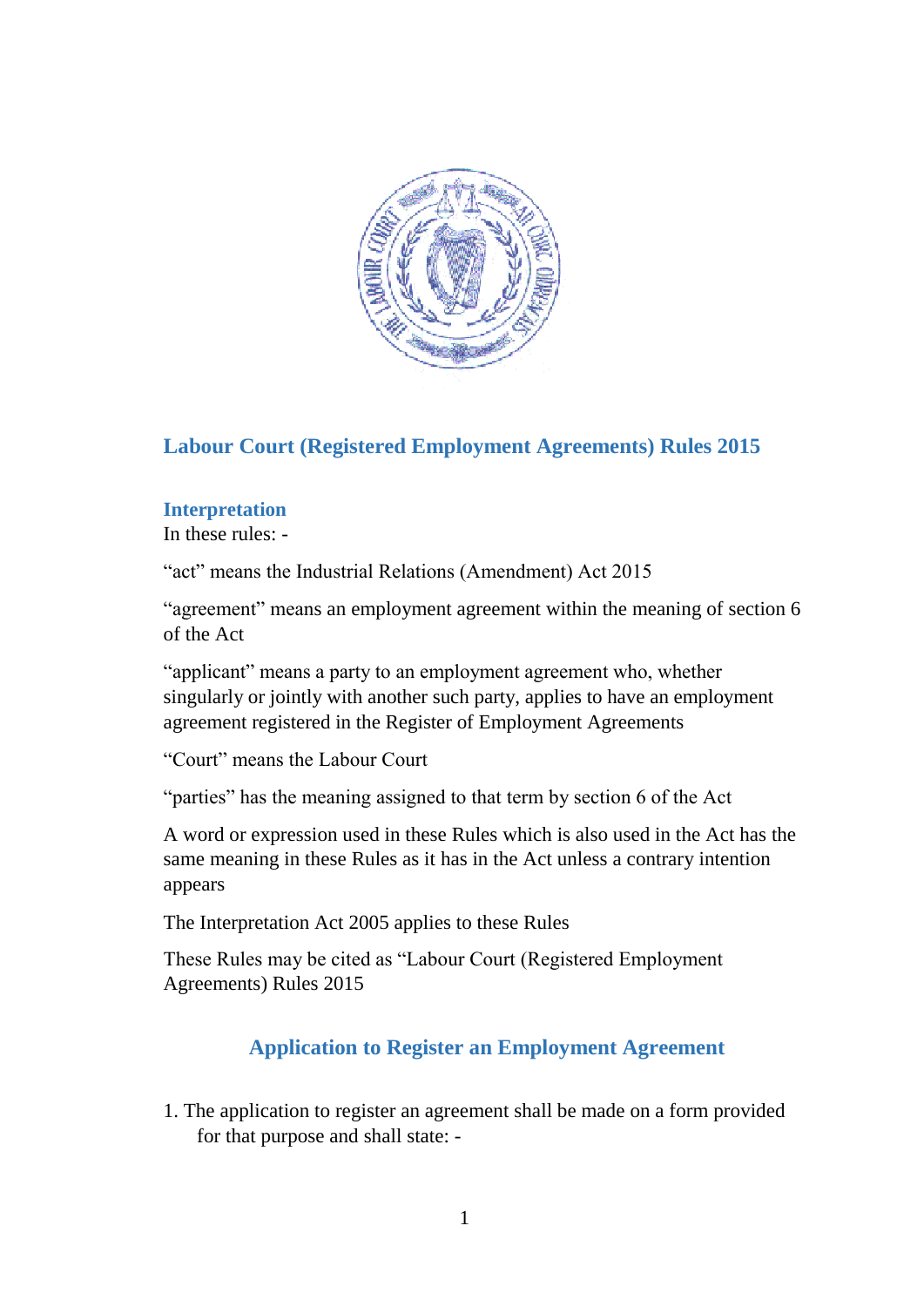- (a) The name and address of the applicant;
- (b) The name and address of the other parties to the agreement;
- (c) Confirmation that all parties consent to the registration of the agreement;
- (d) The title or description of the agreement;
- (e) The date on which the agreement was concluded.
- 2. The application shall be accompanied by a copy of the agreement
- 3. An applicant that is a trade union of workers, and where the application is made jointly by more than one trade union of workers, each such trade union, shall furnish the Court with a Statutory Declaration within the meaning of the Statutory Declarations Act 1938, made by a person authorised in that behalf by the trade union, containing the following particulars:-
	- (a) The name of the applicant trade union
	- (b) The position held by the declarant;
	- (c) The registered address of the applicant trade union within the State
	- (d) The number of workers of the class, type or group to which the agreement relates who are members of the trade union of workers on whose behalf the application is made
	- (e) The number of workers of the class, type or group to which the employment agreement relates who are normally employed by the employers to which the agreement relates
	- (f) The declarant's means of knowledge of the matters referred to at paragraphs (d) and (e)
- 4. Before proceeding to consider the application the Court may request an applicant or any other party to the agreement to furnish:-
	- (a) Such additional information as it may require;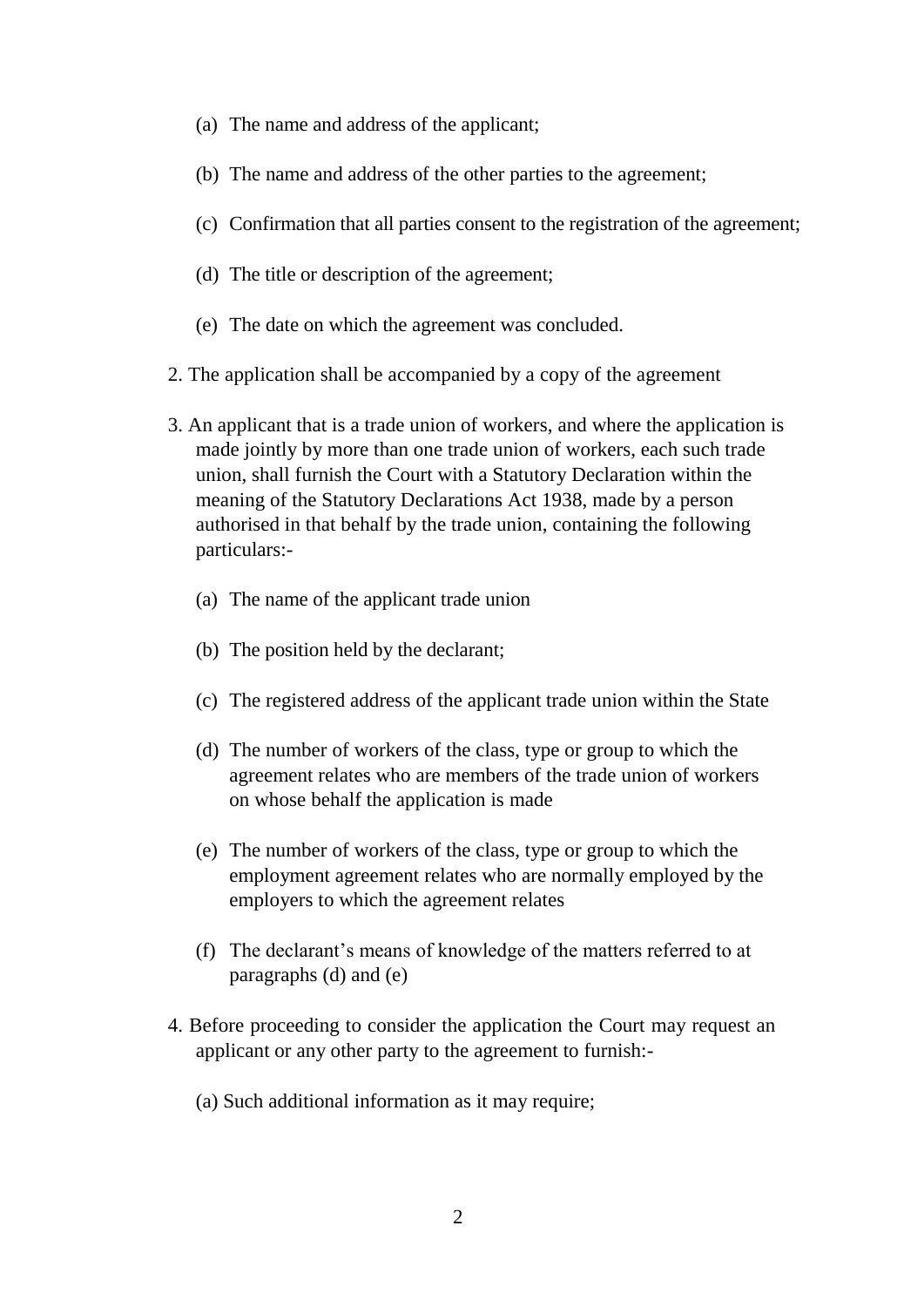- (b) Such further evidence as it may require in support of the statements contained in the application form or in the Statutory Declaration provided in support of the application;
- (c) Such evidence of the publication required by section 8(4) of the Act as the Court may specify;
- 5. Where the Court receives notice of an objection to the registration of an agreement in accordance with section  $8(5)(a)$  of the Act it shall, unless it considers the objection frivolous, convene a hearing to consider such objections and shall inform every party interested and desiring to be heard of the date, time and place of the hearing;
	- (a) Every party interested and desiring to be heard shall furnish the Court with a statement of their position on the application within such time as the Court may specify;
	- (b) As soon as may be after the hearing referred to at paragraph (a) the Court shall give its decision on the application in writing and the reasons thereof.

## **Variation of Registered Employment Agreements**

- 6. An application to vary a Registered Employment Agreement in accordance with section 9 of the Act shall be made in writing to the Court and shall state: -
	- (a) The name and address of the applicant;
	- (b) Full details of the variation sought
- 7. An application to vary an agreement shall be accompanied by confirmation in writing that all parties to the agreement have consented to the variation sought
- 8. Where all parties to the agreement have not consented to the variation sought the procedures prescribed by section 9 of the Act shall apply

#### **Revocation of Previous Rules**

9. The Labour Court Provisional (Part III) Rules 1946 are hereby revoked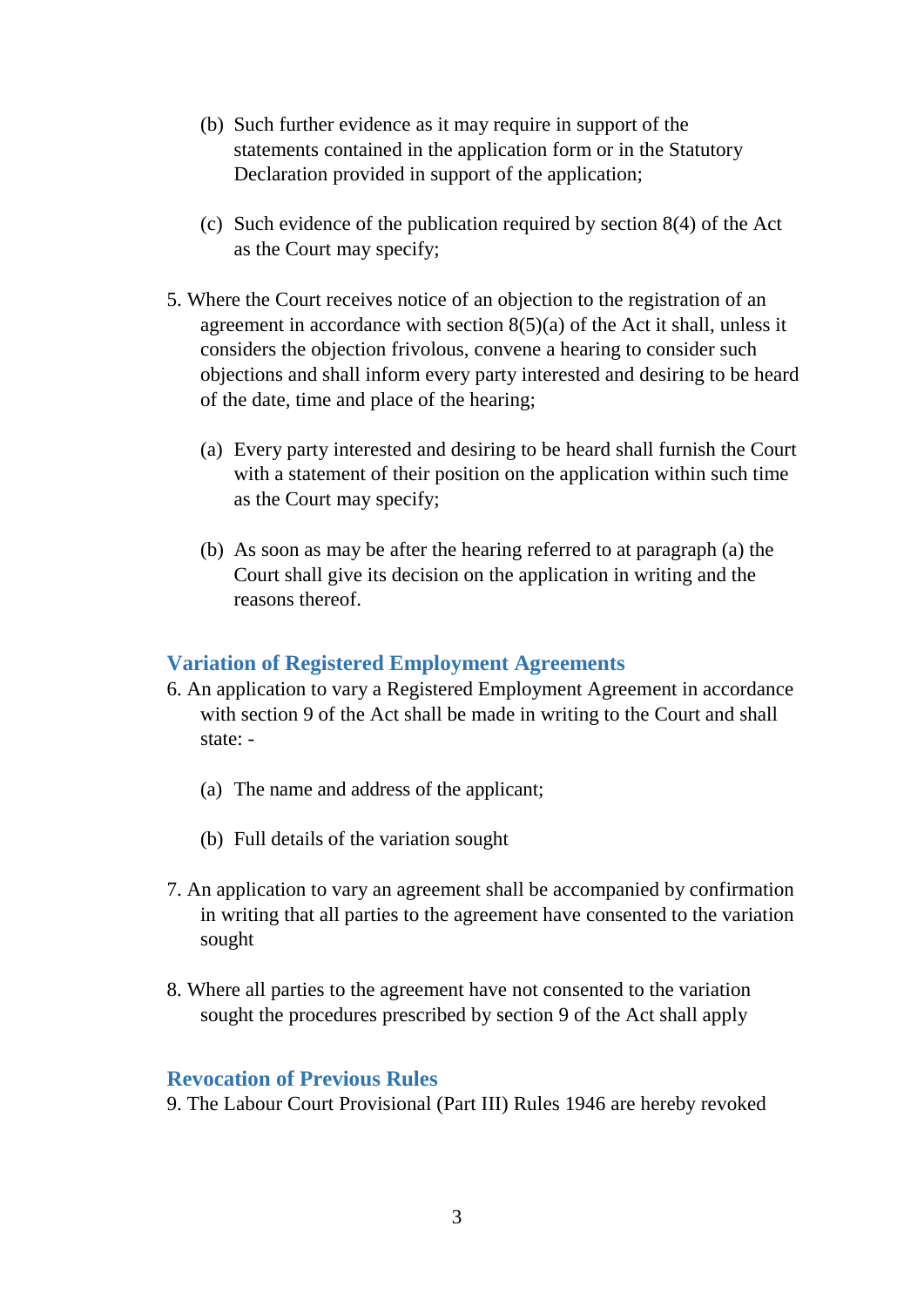## **Labour Court (Sectoral Employment Orders) Rules 2016**

#### **Interpretation**

In these Rules: -

"the Act" means the Industrial Relations (Amendment) Act 2015.

"applicant" means a trade union of workers and a trade union or organisation of employers that requests an examination of terms and conditions of employment in accordance with section 14 of the Act;

"Court" means the Labour Court.

"sector" means an economic sector within the meaning of section 13 of the Act.

A word or expression used in these Rules which is also used in the Act has the same meaning in these Rules as it has in the Act unless a contrary intention appears

The Interpretation Act 2005 applies to these Rules

These Rules may be cited as "Labour Court (Sectoral Employment Orders) Rules 2015-2016.

### **Application to Examine Terms and Conditions of Employment**

- 1. A request to the Court to examine the terms and conditions of employment in a sector pursuant to section 14 of the Act shall be made on an application form provided for that purpose and shall state: -
	- (a) The name and address of the applicant;
	- (b) The sector to which the request relates;
	- (c) The class, type or group of workers to which the request relates;
	- (d) Details of the arrangements (if any) by which terms and conditions relating to remuneration and any sick pay scheme or pension scheme, of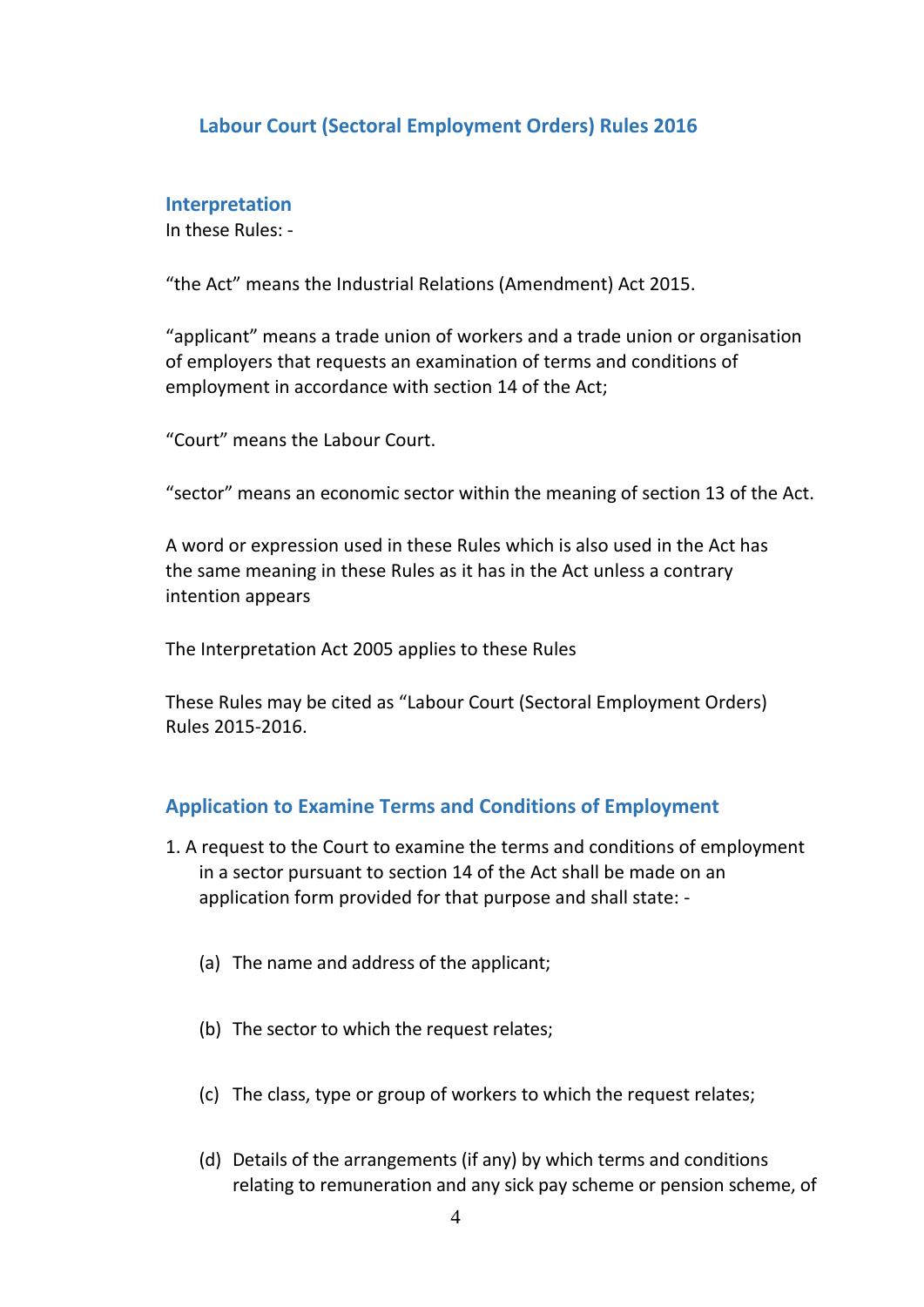the workers in the sector to which the request relates are determined;

- (e) Where the applicant is a trade union of workers, the name and address of any other trade union of workers that is representative of workers in the sector to which the request relates;
- (f) Where the applicant is a trade union of workers, the name and address of any trade union of employers or organisation of employers that is representative of employers in the sector to which the request relates;
- (g) Where the applicant is a trade union of employers or an organisation of employers, the name and address of any trade union of workers that is representative of workers in the sector to which the request relates;
- 2. Where a request is made to the Court jointly by more than one applicant each applicant shall complete a separate form.
- 3. Every applicant that is a trade union of workers shall furnish the Court with a Statutory Declaration within the meaning of the Statutory Declarations Act 1938, made by a person authorised in that behalf by the trade union, containing the following particulars: -
	- (a) The name of the applicant trade union
	- (b) The position held by the declarant;
	- (c) The registered address of the applicant trade union within the State
	- (d) The number of workers of the class type or group to which the agreement relates who are members of the trade union of workers on whose behalf the request is made
	- (e) The number of workers of the class type or group to which the request relates who are normally employed in the sector to which the request relates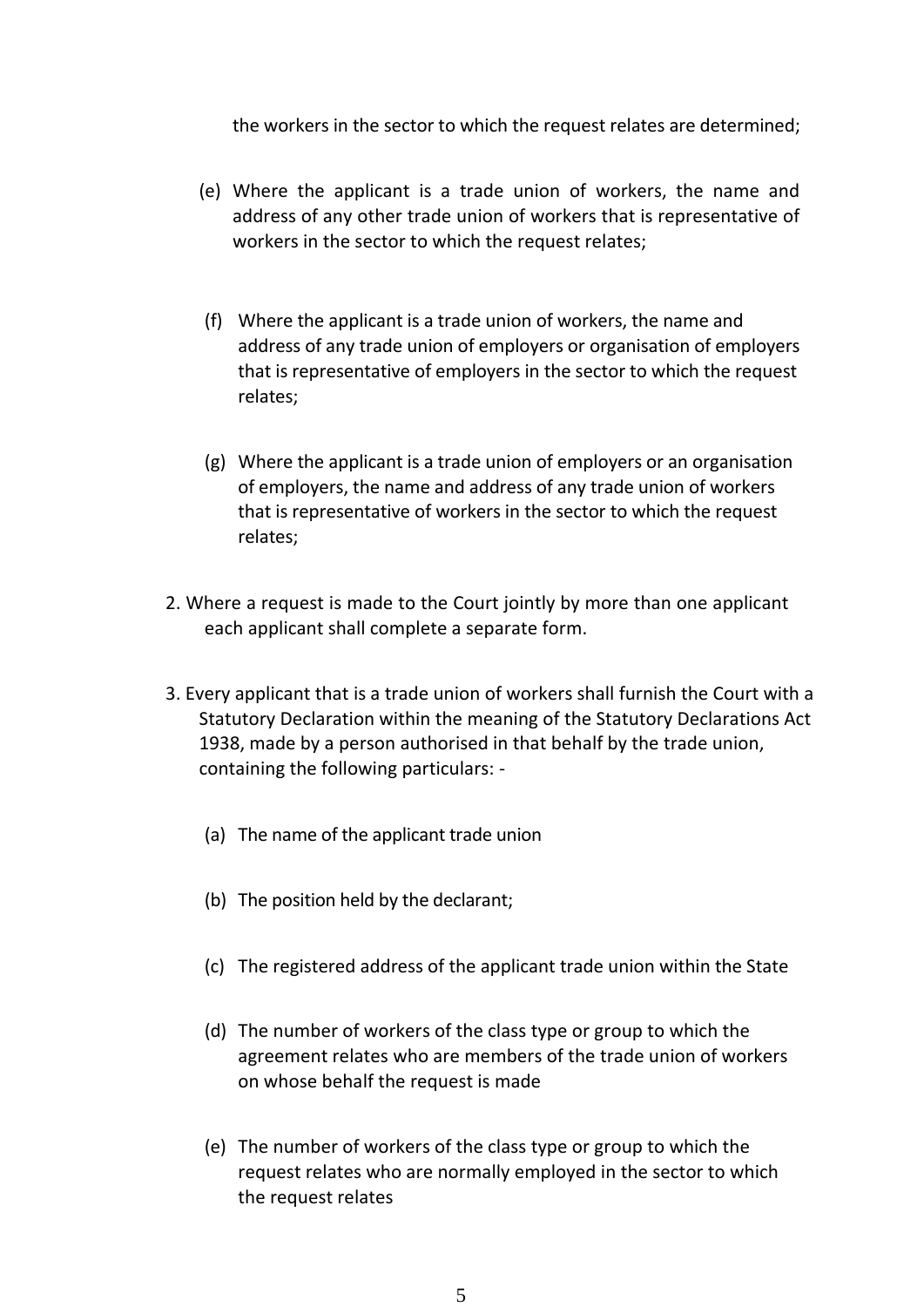- (f) The declarant's means of knowledge of the matters referred to at paragraphs (d) and (e)
- 4. Every applicant that is a trade union of employers or an organisation of employers shall furnish the Court with a Statutory Declaration within the meaning of the Statutory Declarations Act 1938, made by a person authorised in that behalf by the trade union, or the organisation, containing the following particulars:-
	- (a) The name of the applicant
	- (b) The position held by the declarant;
	- (c) The registered address of the applicant within the State;
	- (d) The number of workers of the class type or group to which the request relates who are normally employed by the employers who are members of the trade union of employers or the organisation of employers on whose behalf the Declaration is made;
	- (e) The number of workers of the class type or group to which the request relates who are normally employed in the sector to which the request relates;
	- (f) The declarant's means of knowledge of the matters referred to at paragraphs (d) and (e).

### **Provision of Further Information and Evidence**

- 5. Before proceeding to consider the request the Court may require an applicant, or any other person, to furnish:-
	- (a) Such additional information as it may require;
	- (b) Such further evidence as it may require in support of the statements contained in the application form or in the Statutory Declaration provided in support of the request;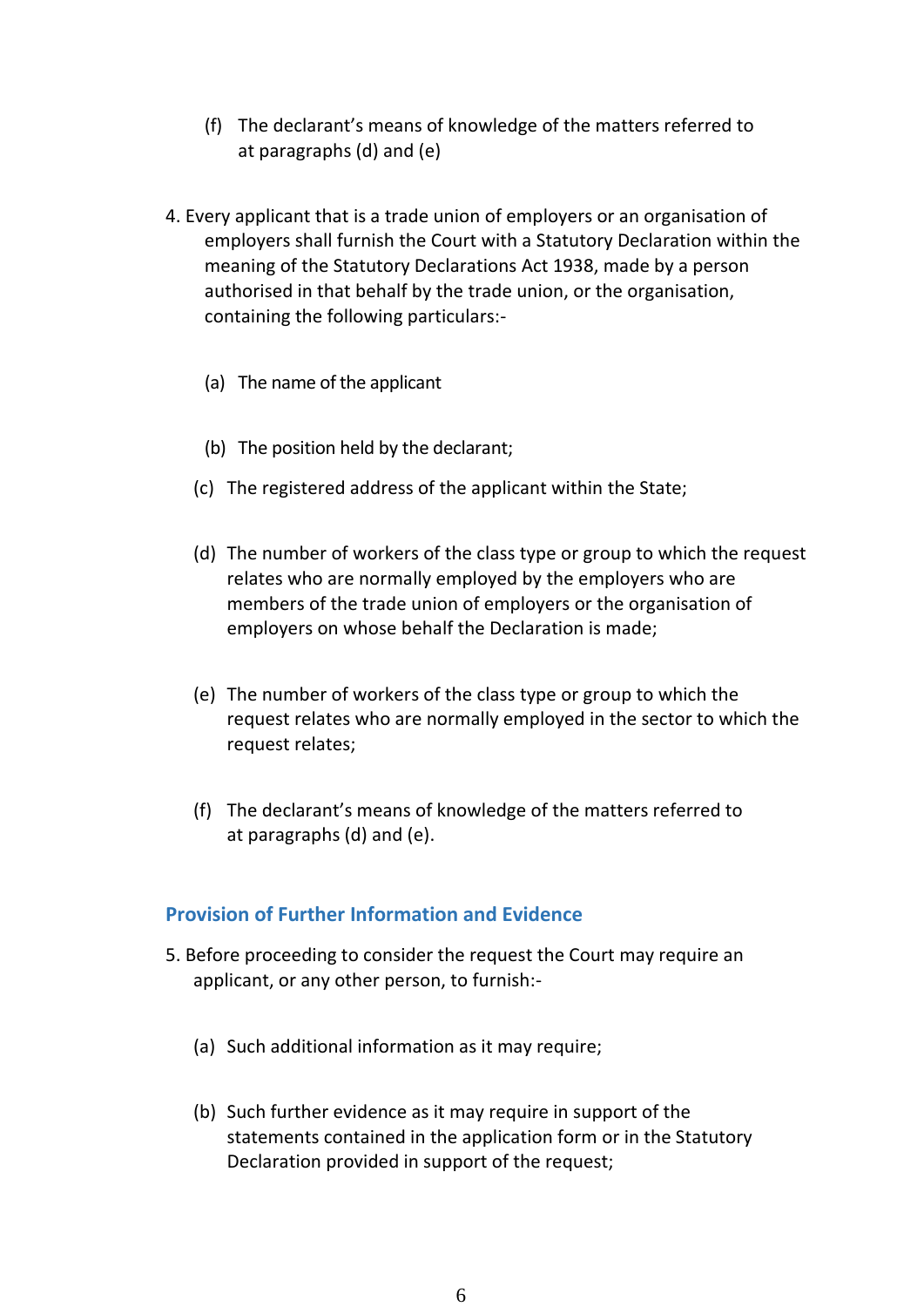## **Publication of Notice**

6. For the purpose of compliance with section 15(2) of the Act the Court shall, as soon as may be after it receives a request to conduct an examination under that section, publish a notice in at least one newspaper in general circulation within the State, of its intention to conduct an examination and inviting representations under Section 15 (3) of the Act from all interested parties.

## **Making Representations**

7. Representations made in accordance with section 15(3) of the Act shall be made in writing within 28 days of the publication of the notice referred to at Rule 6.

### **Information**

8. All documentation received by the Court under Rules 1 to 5 and 7 shall, unless specifically requested otherwise, be published by the Court on its website https://www.workplacerelations.ie/en/WR\_Bodies/Labour\_Court/Labour

\_Court.html

9. All parties furnishing documents to the Court must ensure that they not include any sensitive personal data within the meaning of the Data Protection Acts 1988 and 2003.

# **Labour Court (Sectoral Employment Orders) Rules 2015 are hereby revoked**

**25 July 2016**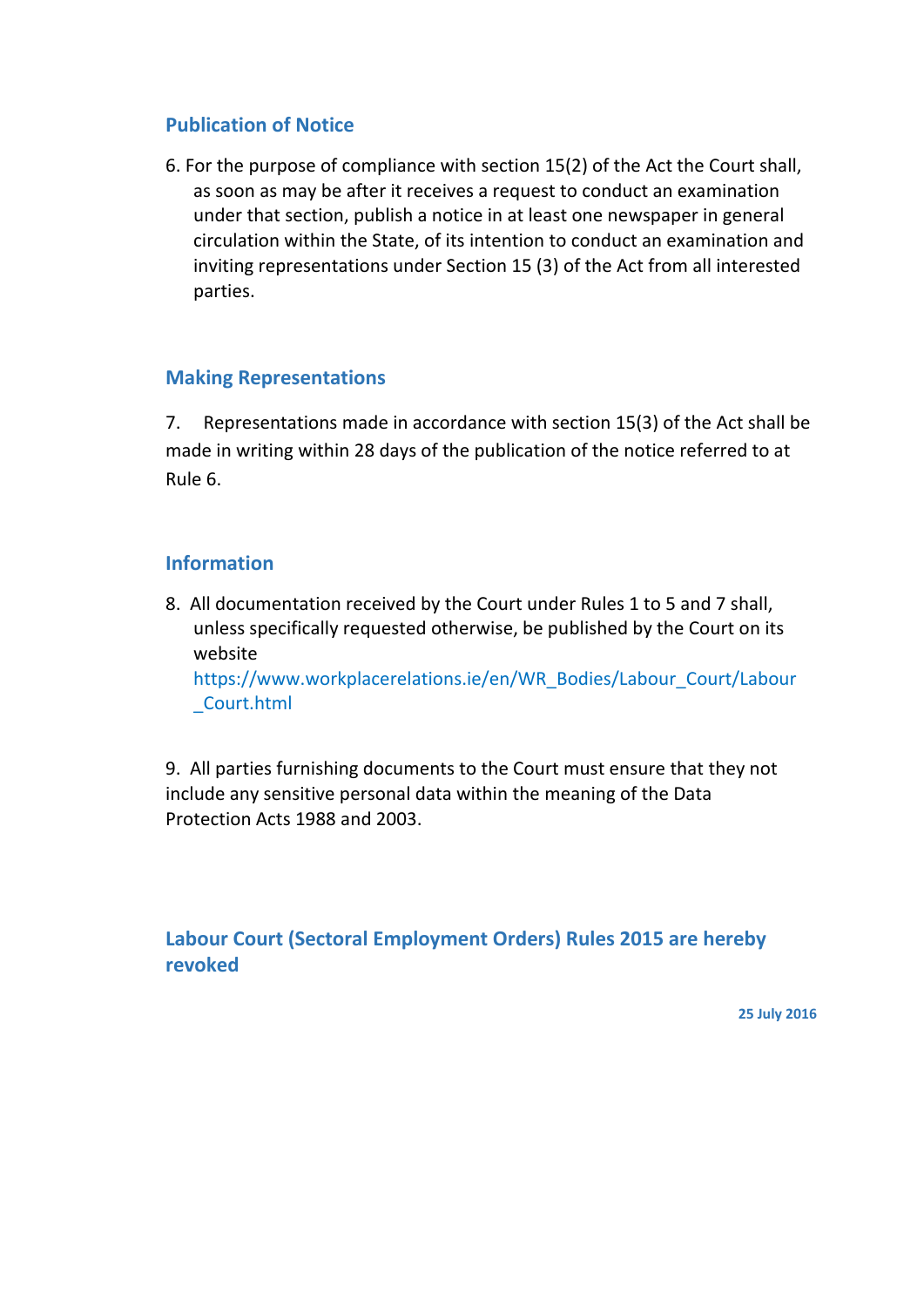# **Labour Court (Exemption from Obligation to Pay Remuneration Prescribed by a Sectoral Employment Order) Rules 2015**

#### **Interpretation**

In these Rules: -

"Act" means the Industrial Relations (Amendment) Act 2015

"applicant" means a person who makes an application pursuant to section 21(4) of the Act

"Court" means the Labour Court

"tax clearance certificate" has the meaning assigned to it by section  $21(5)(a)$  of the Act

A word or expression used in these Rules which is also used in the Act has the same meaning in these Rules as it has in the Act unless a contrary intention appears

The Interpretation Act 2005 applies to these Rules

These Rules may be cited as "Labour Court (Exemption from Obligation to Pay Remuneration Prescribed by a Sectoral Employment Order) Rules 2015

#### **Application for an Exemption**

- 1. An application for an exemption in accordance with section 21(1) of the Act shall be made on a form provided for that purpose
- 2. The application shall be accompanied by
	- (a) A tax clearance certificate
	- (b) A statement in writing made by the applicant setting out : -

(i)The basis upon which the application is grounded;

(ii)The period in respect of which the exemption is sought;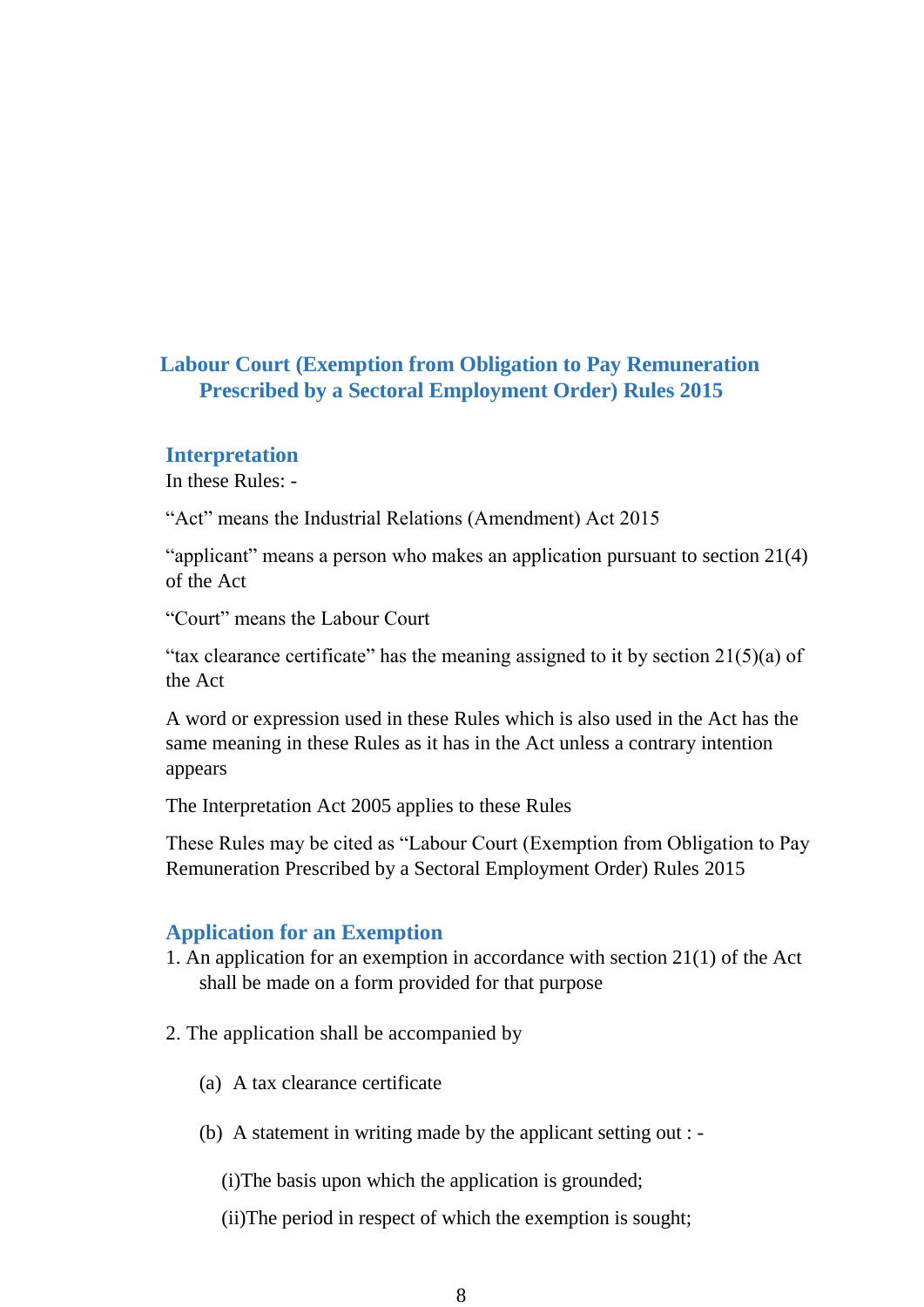(iii)The nature of the severe financial difficulties relied upon in making the application;

- 3. The applicant shall state in writing whether the application is supported by:
	- (a) The majority of the workers concerned,
	- (b) The representatives of the majority of the workers concerned, or